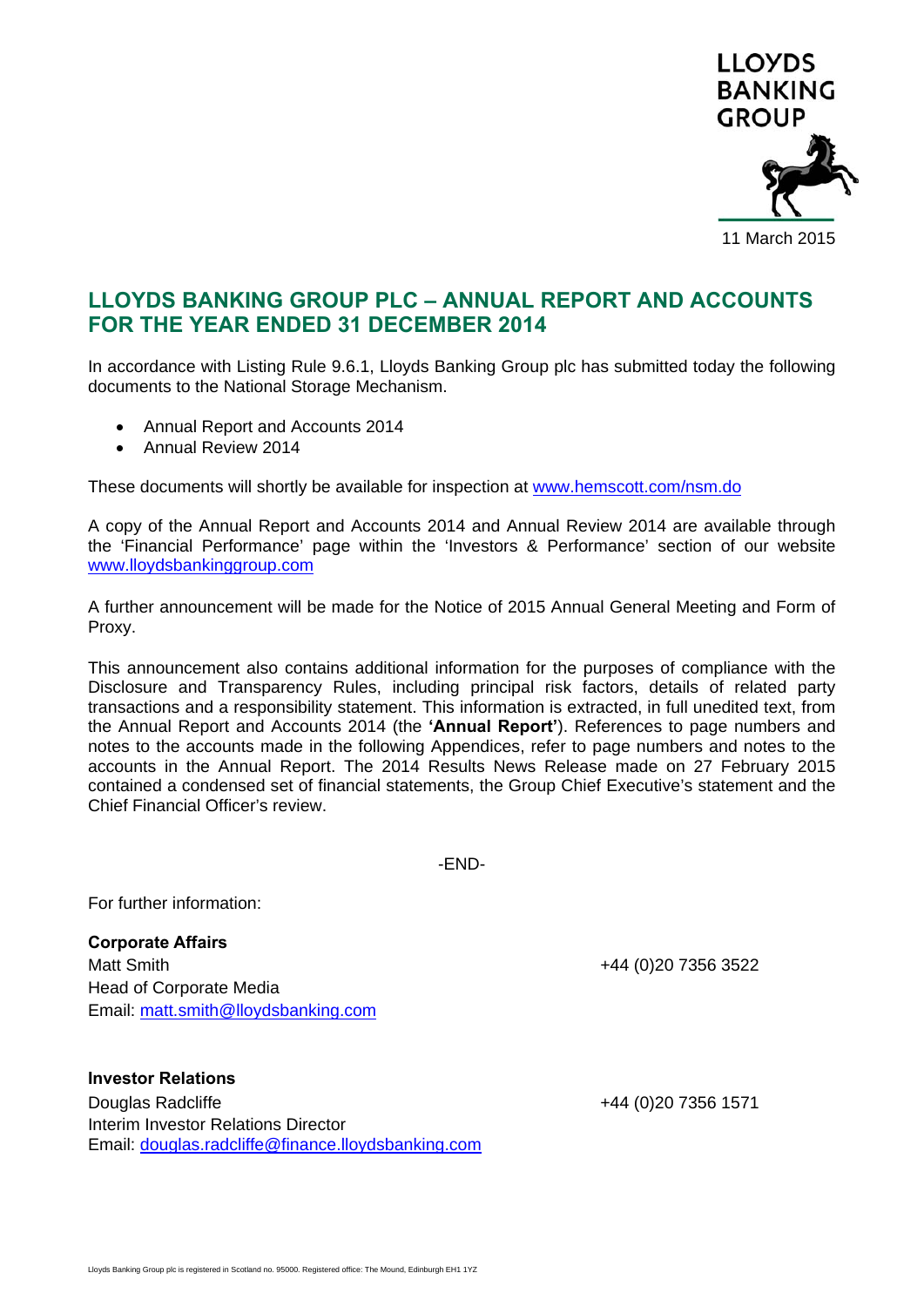## **FORWARD LOOKING STATEMENTS**

This Annual Report contains certain forward looking statements with respect to the business, strategy and plans of the Lloyds Banking Group and its current goals and expectations relating to its future financial condition and performance. Statements that are not historical facts, including statements about the Lloyds Banking Group or its directors' and/or management's beliefs and expectations, are forward looking statements. Words such as 'believes', 'anticipates', 'estimates', 'expects', 'intends', 'aims', 'potential', 'will', 'would', 'could', 'considered', 'likely', 'estimate' and variations of these words and similar future or conditional expressions are intended to identify forward looking statements but are not the exclusive means of identifying such statements. By their nature, forward looking statements involve risk and uncertainty because they relate to events and depend upon circumstances that will or may occur in the future.

Examples of such forward looking statements include, but are not limited to: projections or expectations of the Group's future financial position including profit attributable to shareholders, provisions, economic profit, dividends, capital structure, expenditures or any other financial items or ratios; statements of plans, objectives or goals of the Group or its management including in respect of certain synergy targets; statements about the future business and economic environments in the United Kingdom (UK) and elsewhere including, but not limited to, future trends in interest rates, foreign exchange rates, credit and equity market levels and demographic developments; statements about competition, regulation, disposals and consolidation or technological developments in the financial services industry; and statements of assumptions underlying such statements.

Factors that could cause actual business, strategy, plans and/or results to differ materially from the plans, objectives, expectations, estimates and intentions expressed in such forward looking statements made by the Group or on its behalf include, but are not limited to: general economic and business conditions in the UK and internationally; inflation, deflation, interest rates and policies of the Bank of England, the European Central Bank and other G8 central banks; fluctuations in exchange rates, stock markets and currencies; the ability to access sufficient funding to meet the Group's liquidity needs; changes to the Group's credit ratings; the ability to derive cost savings and other benefits including, without limitation, as a result of the Group's Simplification Programme; changing demographic developments including mortality and changing customer behaviour including consumer spending, saving and borrowing habits; changes in customer preferences; changes to borrower or counterparty credit quality; instability in the global financial markets, including Eurozone instability and the impact of any sovereign credit rating downgrade or other sovereign financial issues; technological changes and risks to cyber security; natural and other disasters, adverse weather and similar contingencies outside the Group's control; inadequate or failed internal or external processes, people and systems; acts of war, other acts of hostility, terrorist acts and responses to those acts, geopolitical, pandemic or other such events; changes in laws, regulations, taxation, accounting standards or practices including as a result of further Scottish devolution; changes to regulatory capital or liquidity requirements and similar contingencies outside the Group's control; the policies and actions of governmental or regulatory authorities in the UK, the European Union (EU), the US or elsewhere including the implementation of key legislation and regulation; the implementation of the draft EU crisis management framework directive and banking reform, following the recommendations made by the Independent Commission on Banking; the ability to attract and retain senior management and other employees; requirements or limitations imposed on the Group as a result of HM Treasury's investment in the Group; actions or omissions by the Group's directors, management or employees including industrial action; changes to the Group's post-retirement defined benefit scheme obligations; the ability to complete satisfactorily the disposal of certain assets as part of the Group's EU State Aid obligations; the provision of banking operations services to TSB Banking Group plc; the extent of any future impairment charges or write-downs caused by, but not limited to, depressed asset valuations, market disruptions and illiquid markets; market related trends and developments; exposure to regulatory or competition scrutiny, legal proceedings, regulatory or competition investigations or complaints; changes in competition and pricing environments; the inability to hedge certain risks economically; the adequacy of loss reserves; the actions of competitors, including non-bank financial services and lending companies; and the success of the Group in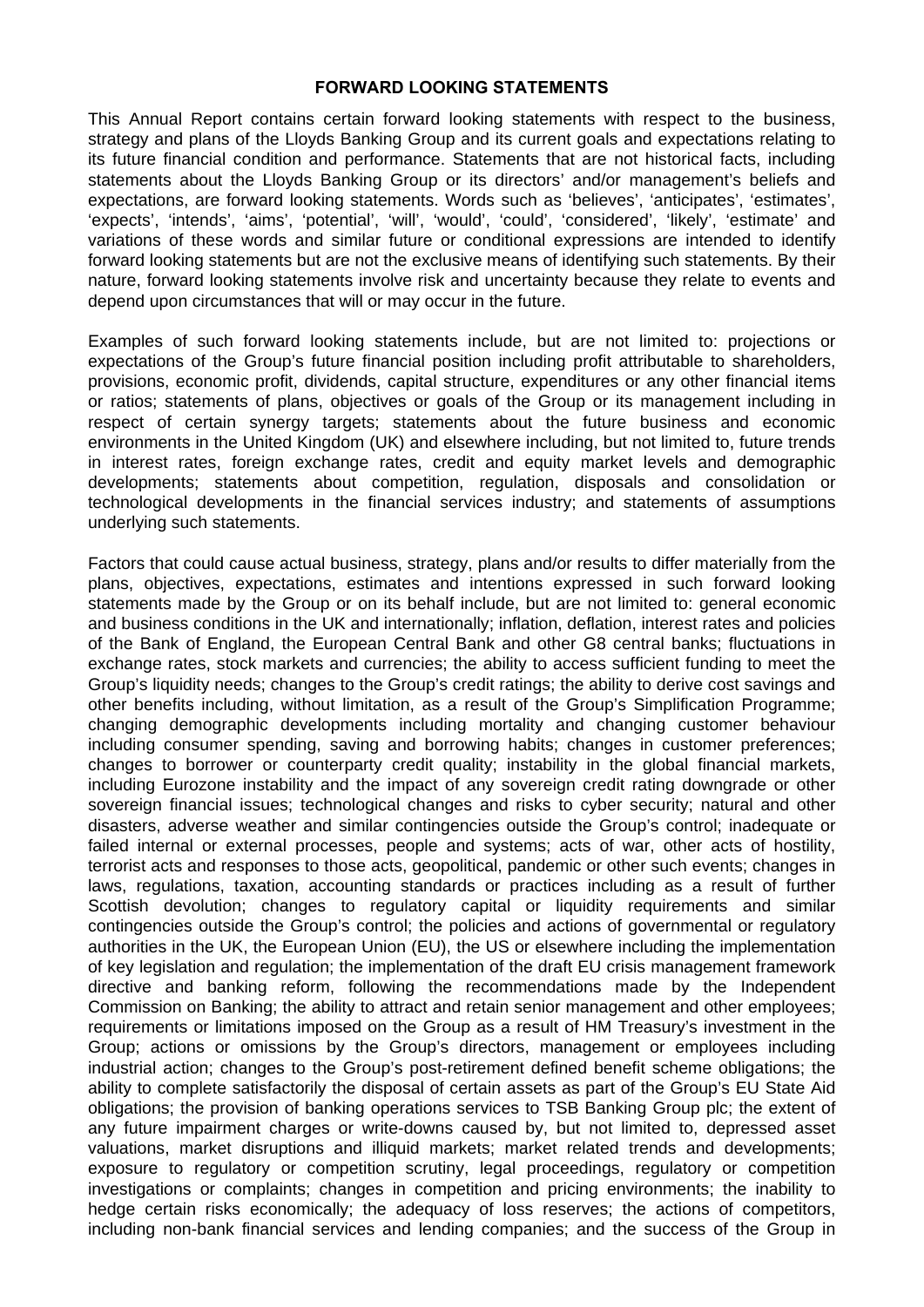managing the risks of the foregoing. Please refer to the latest Annual Report on Form 20-F filed with the US Securities and Exchange Commission for a discussion of certain factors, together with examples of forward looking statements.

Lloyds Banking Group may also make or disclose written and/or oral forward looking statements in reports filed with or furnished to the US Securities and Exchange Commission, Lloyds Banking Group annual reviews, half-year announcements, proxy statements, offering circulars, prospectuses, press releases and other written materials and in oral statements made by the directors, officers or employees of Lloyds Banking Group to third parties, including financial analysts. Except as required by any applicable law or regulation, the forward looking statements contained in this annual report are made as of the date hereof, and Lloyds Banking Group expressly disclaims any obligation or undertaking to release publicly any updates or revisions to any forward looking statements contained in this annual report to reflect any change in Lloyds Banking Group's expectations with regard thereto or any change in events, conditions or circumstances on which any such statement is based.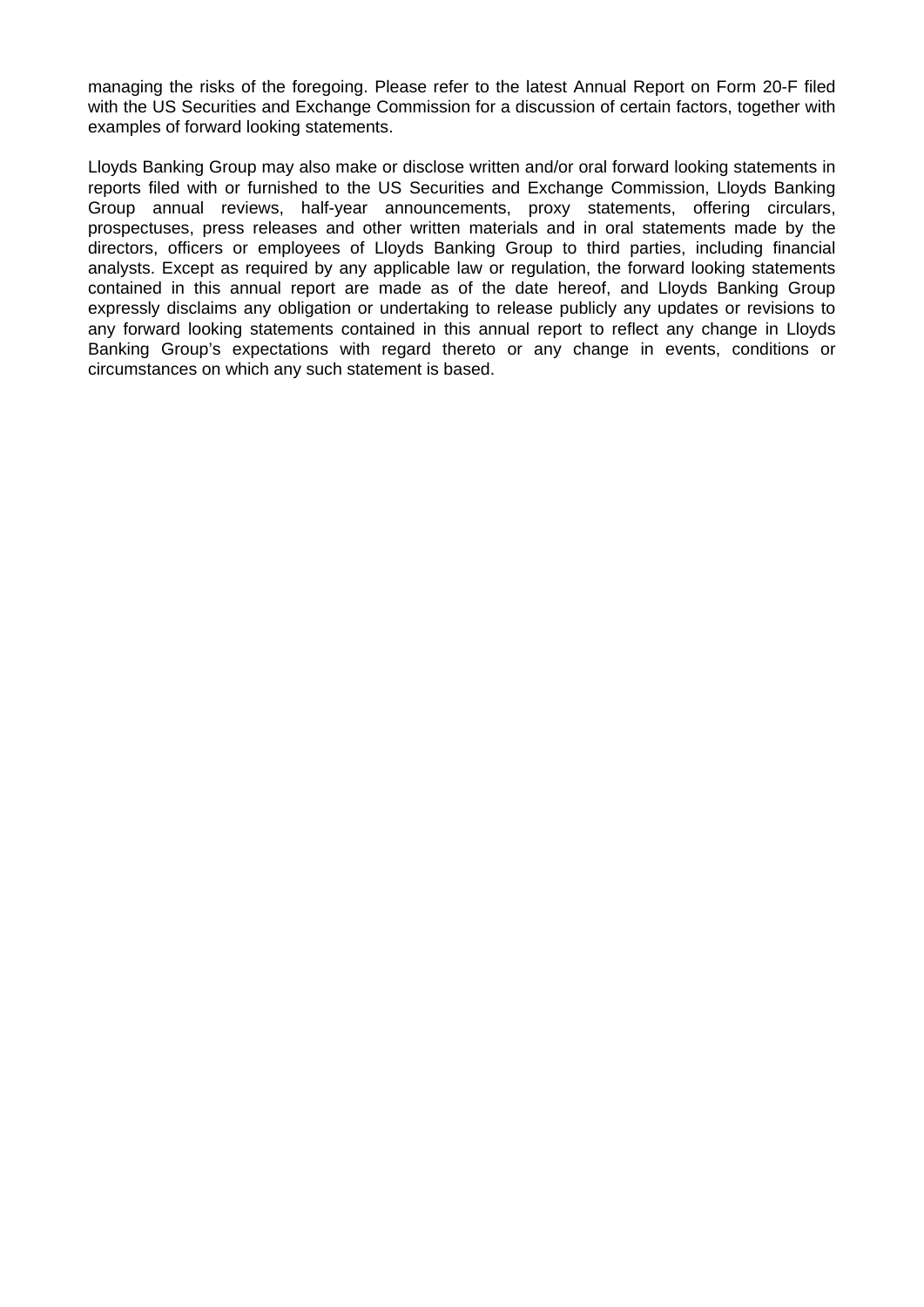## **Appendix 1 – Risk Factors**

The principal risks and uncertainties relating to Lloyds Banking Group plc are set out on page 32 of the Annual Report. The following is extracted in full and unedited form from the Annual Report.

The most significant risks faced by the Group which could impact on the success of delivering against the Group's strategic objectives together with key mitigating actions are outlined below.

## **Credit risk**

Any adverse changes in the economic and market environment we operate in, or the credit quality and/or behaviour of our borrowers and counterparties would reduce the value of our assets and potentially increase our write-downs and allowances for impairment losses, adversely impacting profitability.

## **Key mitigating actions**

- Credit policy incorporating prudent lending criteria aligned with the Board approved risk appetite to effectively manage credit risk.
- Clearly defined levels of authority ensure we lend appropriately and responsibly with separation of origination and sanctioning activities.
- Robust credit processes and controls including well-established governance to ensure distressed and impaired loans are identified, considered and controlled with independent credit risk assurance.

### **Conduct risk**

We face significant potential conduct risk, including selling products to customers which do not meet their needs; failing to deal with customers' complaints effectively; not meeting customers' expectations; and exhibiting behaviours which do not meet market or regulatory standards.

### **Key mitigating actions**

- Customer focused conduct strategy implemented to ensure customers are at the heart of everything we do.
- Product approval, review processes and outcome testing supported by conduct management information.
- Clear customer accountabilities for colleagues, with rewards driven off customer-centric metrics.
- Learning from past mistakes, including root cause analysis.

### **Market risk**

Key market risks include interest rate risk across the Banking and Insurance businesses. However, our most significant market risk is from the Defined Benefit Pension Schemes (DBPS) where asset and liability movements impact on our capital position.

### **Key mitigating actions**

- A structural hedge programme has been implemented to manage liability margins and margin compression.
- Board approved pensions risk appetite covering interest rate, credit spreads and equity risks. Credit assets are being purchased and equity holdings reduced in the pension schemes.
- Stress and scenario testing of risk exposures.

### **Operational risk**

We face significant operational risks which may result in financial loss, disruption or damage to the reputation of the Group. These include the availability, resilience and security of our core IT systems and the potential for failings in our customer processes.

### **Key mitigating actions**

- Continually review IT system architecture to ensure that our systems are resilient and that the confidentiality, integrity and availability of our critical systems and information assets are protected against cyber attacks.
- Continue to implement the actions from the 2013 independent IT Resilience Review to enhance the resilience of systems supporting the processes most critical to our customers.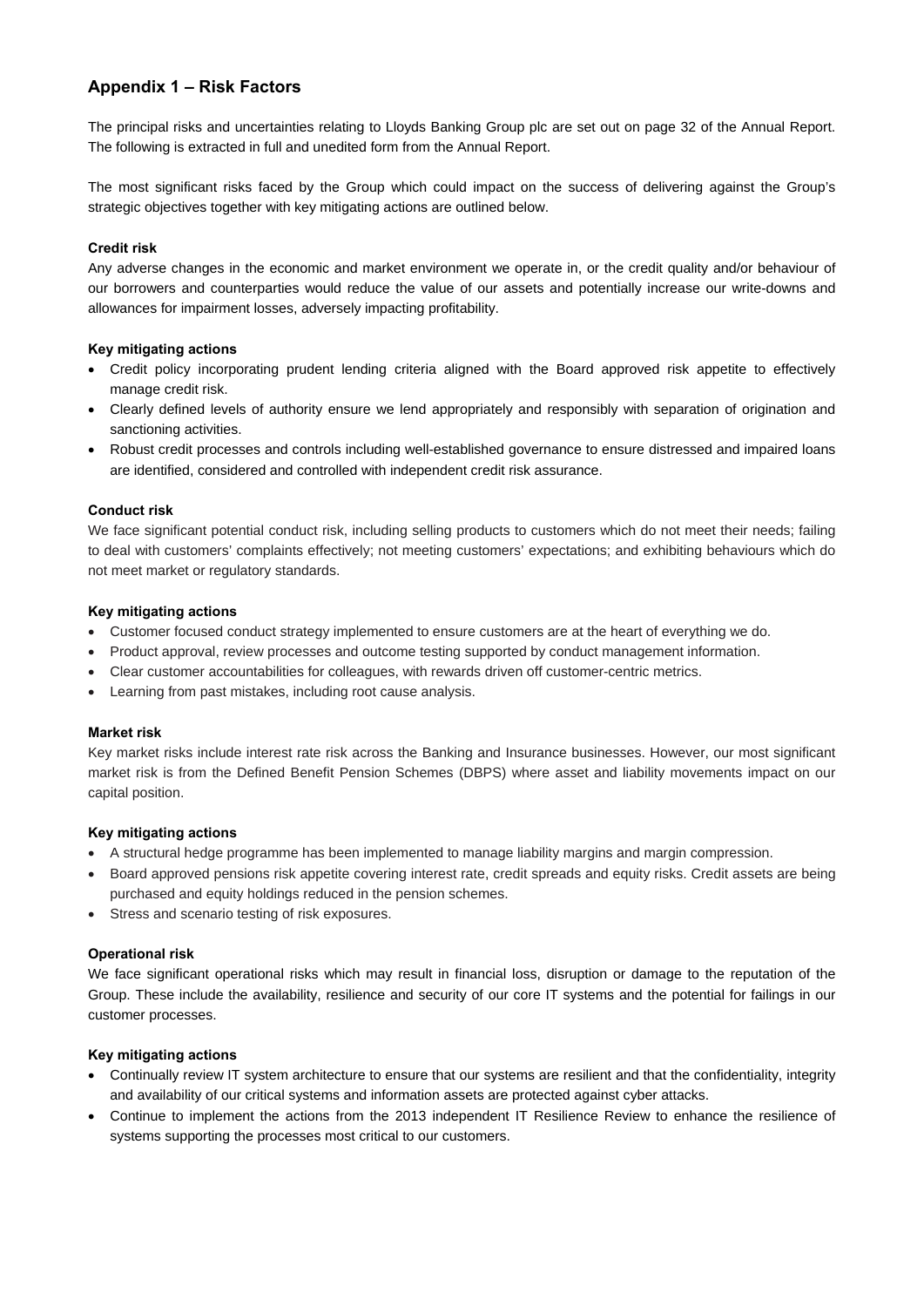## **Funding and liquidity risk**

Our funding and liquidity position is supported by a significant and stable customer deposit base. A deterioration in either our or the UK's credit rating, or a sudden and significant withdrawal of customer deposits would adversely impact our funding and liquidity position.

## **Key mitigating actions**

- At 31 December 2014 the Group had £109.3 billion of unencumbered primary liquid assets and the Group maintains a further large pool of secondary assets that can be used to access Central Bank liquidity facilities.
- Daily monitoring against a number of market and Group specific early warning indicators and regular stress tests.
- Contingency funding plan to identify liquidity concerns earlier.

## **Capital risk**

Our future capital position is potentially at risk from a worsening macroeconomic environment. This could lead to adverse financial performance for the Group, which could deplete capital resources and/or increase capital requirements due to a deterioration in customers' creditworthiness.

### **Key mitigating actions**

- Close monitoring of capital and leverage ratios to ensure we meet our current and future regulatory requirements.
- Comprehensive stress testing analysis to evidence sufficient levels of capital adequacy for the Group under various adverse scenarios.
- In addition to accumulating retained profits we can raise additional capital in a variety of ways.

## **Regulatory risk**

We are subject to industry wide investigations and reviews into a perceived lack of competition in UK banking and financial services. The outcomes of the UK General Election in May 2015 and the investigations by the CMA and FCA are presently unclear and their impact therefore remains uncertain. Other initiatives under review include the ring-fencing proposals in the Banking Reform Act 2013, the new FCA Consumer Credit regime and CRD IV.

### **Key mitigating actions**

- The Legal, Regulatory and Mandatory Change Committee ensures we develop plans for regulatory changes and tracks their progress.
- Continued investment in our people, processes and IT systems is enabling us to meet our regulatory commitments.
- Continued engagement with government and regulatory authorities on forthcoming regulatory changes and market investigations and reviews.

### **People risk**

Key people risks include the risk that the Group fails to lead responsibly in an increasing competitive marketplace, particularly with the introduction of the Senior Managers' Regime and Certification Regime which will come into force in 2015. This may dissuade capable individuals from taking up senior positions within our Group.

### **Key mitigating actions**

- Work collaboratively with regulators to implement the new Individual Accountability Regime in 2015, ensuring burden of proof and attestation requirements are effectively implemented.
- Maintain competitive working practices to attract, retain and engage high quality people.
- Create a work environment which listens and acts on colleague feedback, making the Group the best bank for colleagues.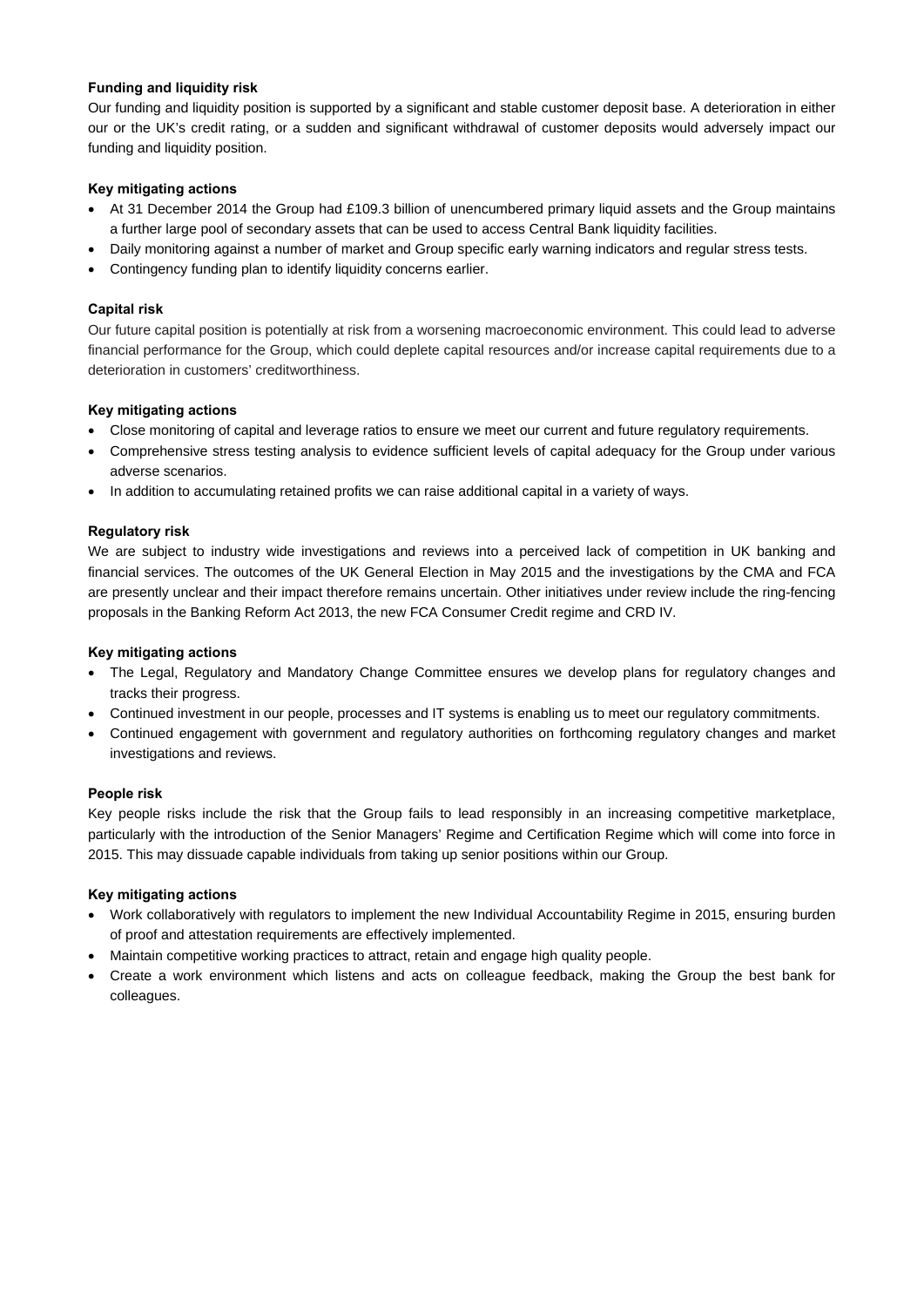## **Appendix 2 – Related Party Transactions**

The following statements regarding related party transactions of Lloyds Banking Group plc are set out on pages 268 to 271 of the Annual Report. The following is extracted in full and unedited form from the Annual Report.

#### **Note 49: Related party transactions**

#### **Key management personnel**

Key management personnel are those persons having authority and responsibility for planning, directing and controlling the activities of an entity; the Group's key management personnel are the members of the Lloyds Banking Group plc Group Executive Committee together with its Non-Executive Directors.

The table below details, on an aggregated basis, key management personnel compensation:

|                                        | 2014<br>£m | 2013<br>£m | 2012<br>£m |
|----------------------------------------|------------|------------|------------|
| Compensation                           |            |            |            |
| Salaries and other short-term benefits | 15         | 15         | 12         |
| Post-employment benefits               |            | -          |            |
| Share-based payments                   | 17         | 21         | 13         |
| <b>Total compensation</b>              | 33         | 36         | 25         |

Aggregate contributions in respect of key management personnel to defined contribution pension schemes were £0.1 million (2013: £0.2 million; 2012: £0.1 million).

|                                                                                                         | 2014<br>million | 2013<br>million | 2012<br>million |
|---------------------------------------------------------------------------------------------------------|-----------------|-----------------|-----------------|
| Share option plans                                                                                      |                 |                 |                 |
| At 1 January                                                                                            | 14              | 25              | 22              |
| Granted, including certain adjustments (includes entitlements of appointed key<br>management personnel) |                 | 5               | 8               |
| Exercised/lapsed (includes entitlements of former key management personnel)                             | (1)             | (16)            | (5)             |
| At 31 December                                                                                          | 13              | 14              | 25              |

|                                                                                                         | 2014<br>million | 2013<br>million | 2012<br>million |
|---------------------------------------------------------------------------------------------------------|-----------------|-----------------|-----------------|
| Share plans                                                                                             |                 |                 |                 |
| At 1 January                                                                                            | 105             | 70              | 58              |
| Granted, including certain adjustments (includes entitlements of appointed key<br>management personnel) | 19              | 42              | 45              |
| Exercised/lapsed (includes entitlements of former key management personnel)                             | (22)            | (7)             | (33)            |
| At 31 December                                                                                          | 102             | 105             | 70              |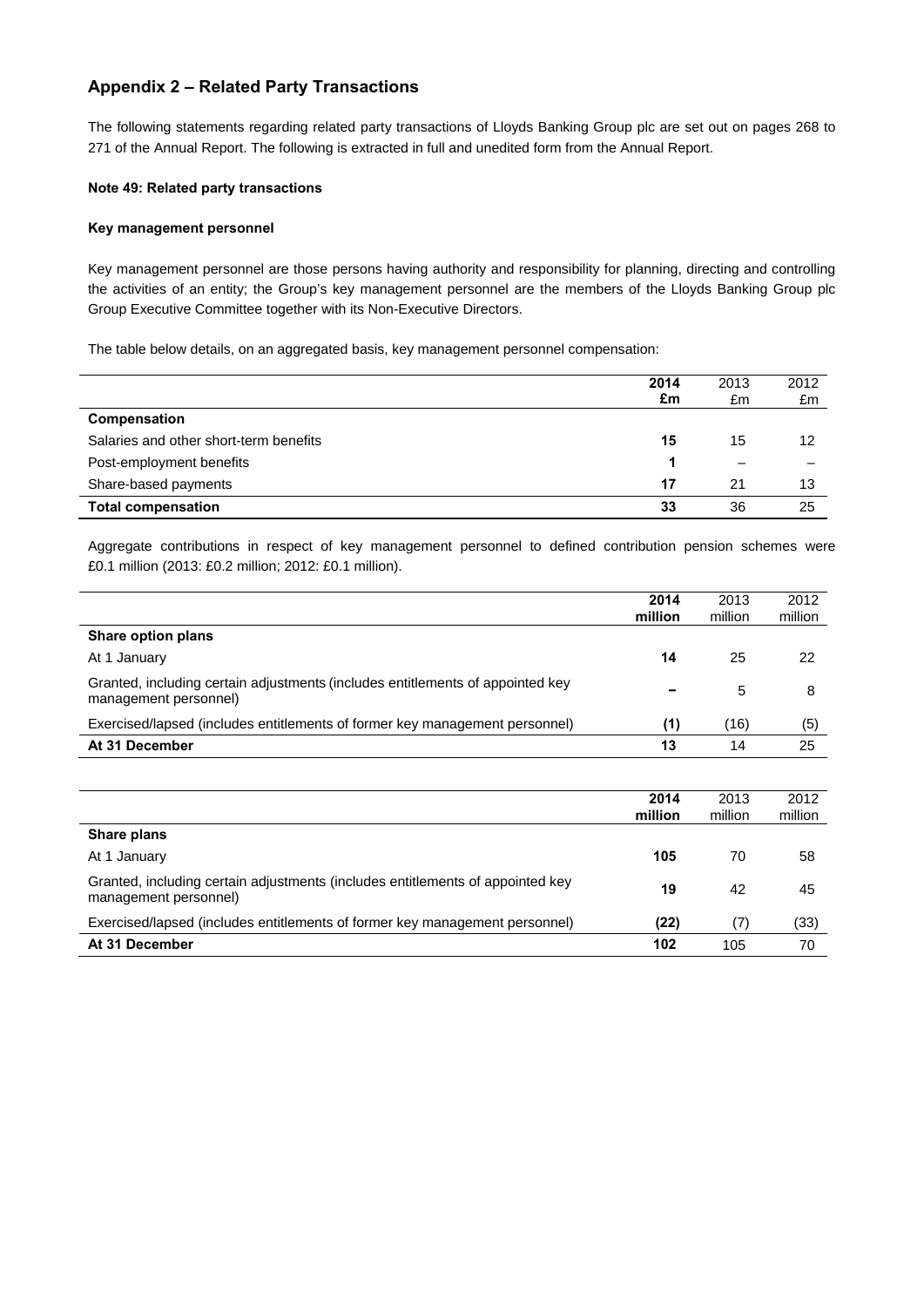The tables below detail, on an aggregated basis, balances outstanding at the year end and related income and expense, together with information relating to other transactions between the Group and its key management personnel:

|                                                                 | 2014<br>£m | 2013<br>£m | 2012<br>£m |
|-----------------------------------------------------------------|------------|------------|------------|
| Loans                                                           |            |            |            |
| At 1 January                                                    |            |            |            |
| Advanced (includes loans of appointed key management personnel) |            |            |            |
| Repayments (includes loans of former key management personnel)  | (1)        | (2)        | (4)        |
| At 31 December                                                  |            |            |            |

The loans are on both a secured and unsecured basis and are expected to be settled in cash. The loans attracted interest rates of between 0.5 per cent and 23.95 per cent in 2014 (2013: 2.5 per cent and 23.9 per cent; 2012: 2.5 per cent and 29.95 per cent).

No provisions have been recognised in respect of loans given to key management personnel (2013 and 2012: £nil).

|                                                                  | 2014<br>£m | 2013<br>£m | 2012<br>£m |
|------------------------------------------------------------------|------------|------------|------------|
| <b>Deposits</b>                                                  |            |            |            |
| At 1 January                                                     | 13         | 10         | 6          |
| Placed (includes deposits of appointed key management personnel) | 32         | 29         | 39         |
| Withdrawn (includes deposits of former key management personnel) | (29)       | (26)       | (35)       |
| At 31 December                                                   | 16         | 13         | 10         |

Deposits placed by key management personnel attracted interest rates of up to 4.7 per cent (2013: 2.9 per cent; 2012: 3.8 per cent).

At 31 December 2014, the Group did not provide any guarantees in respect of key management personnel (2013 and 2012: none).

At 31 December 2014, transactions, arrangements and agreements entered into by the Group's banking subsidiaries with directors and connected persons included amounts outstanding in respect of loans and credit card transactions of £1 million with six directors and six connected persons (2013: £1 million with six directors and five connected persons; 2012: £1 million with five directors and three connected persons).

### **Subsidiaries**

Details of the principal subsidiaries are given in note 9 to the parent company financial statements. In accordance with IFRS 10 *Consolidated financial statements*, transactions and balances with subsidiaries have been eliminated on consolidation.

#### **UK Government**

In January 2009, the UK Government through HM Treasury became a related party of the Company following its subscription for ordinary shares issued under a placing and open offer. At 31 December 2014, HM Treasury held more than 20 per cent of the Company's ordinary share capital and consequently HM Treasury remained a related party of the Company during the year ended 31 December 2014.

In accordance with IAS 24, UK Government-controlled entities became related parties of the Group. The Group regards the Bank of England and entities controlled by the UK Government, including The Royal Bank of Scotland Group plc, Northern Rock (Asset Management) plc and Bradford & Bingley plc, as related parties.

During the year ended 31 December 2014, the Group participated in a number of schemes operated by the UK Government and central banks and made available to eligible banks and building societies.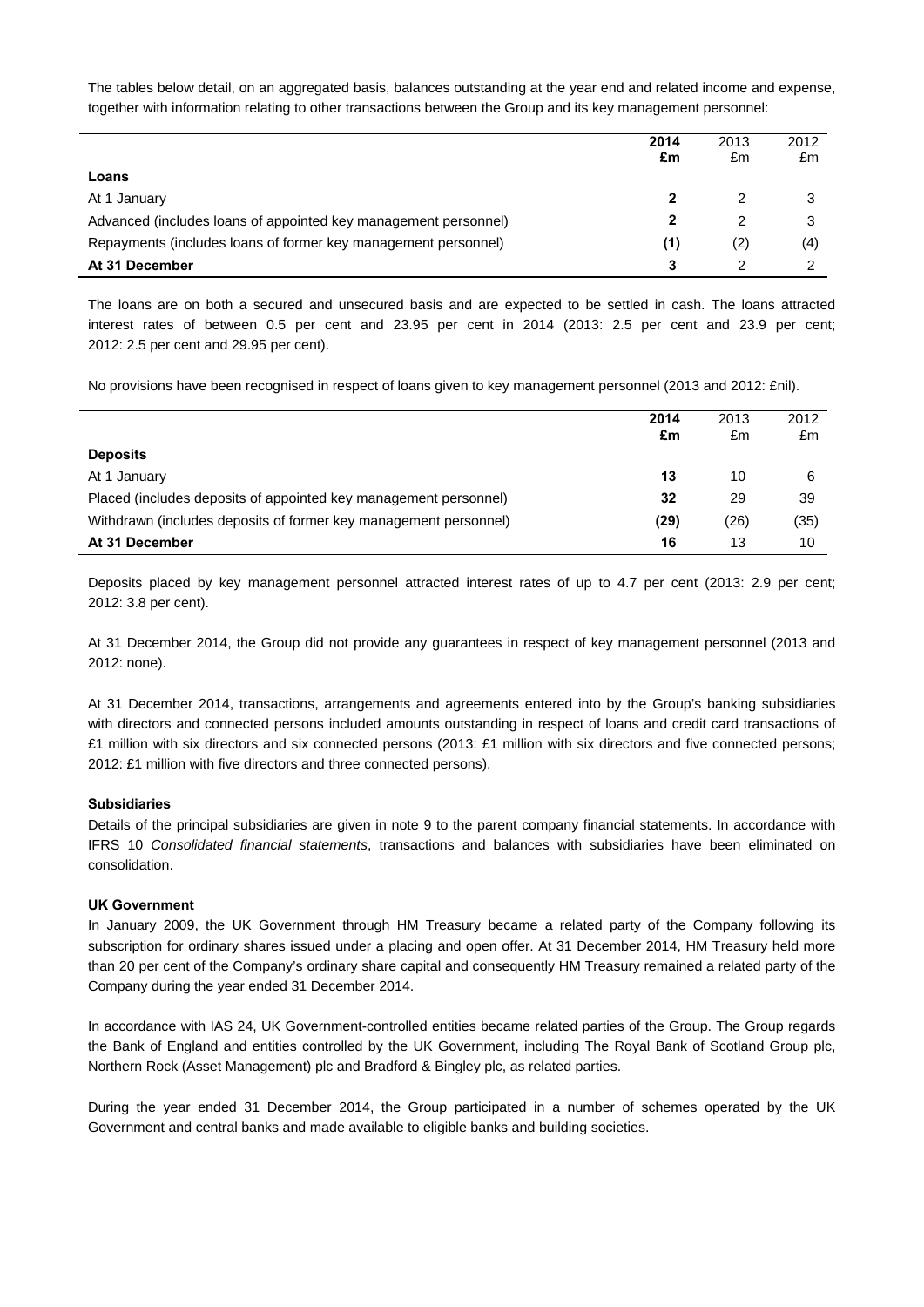#### **National Loan Guarantee Scheme**

The Group has participated in the UK government's National Loan Guarantee Scheme, which was launched on 20 March 2012. Through the scheme, the Group is providing eligible UK businesses with discounted funding, subject to continuation of the scheme and its financial benefits, and based on the Group's existing lending criteria. Eligible businesses who have taken up the funding benefit from a 1 per cent discount on their funding rate for a pre-agreed period of time.

#### **Business Growth Fund**

In May 2011 the Group agreed, together with The Royal Bank of Scotland plc (and three other non-related parties), to commit up to £300 million of equity investment by subscribing for shares in the Business Growth Fund plc which is the company created to fulfil the role of the Business Growth Fund as set out in the British Bankers' Association's Business Taskforce Report of October 2010. At 31 December 2014, the Group had invested £118 million (31 December 2013: £64 million) in the Business Growth Fund and carried the investment at a fair value of £105 million (31 December 2013: £52 million).

#### **Big Society Capital**

In January 2012 the Group agreed, together with The Royal Bank of Scotland plc (and two other non-related parties), to commit up to £50 million each of equity investment into the Big Society Capital Fund. The Fund, which was created as part of the Project Merlin arrangements, is a UK social investment fund. The Fund was officially launched on 3 April 2012 and the Group had invested £23 million in the Fund by 31 December 2013 and invested a further £8 million during the year ended 31 December 2014.

#### **Funding for Lending**

In August 2012, the Group announced its support for the UK government's Funding for Lending Scheme and confirmed its intention to participate in the scheme. The Funding for Lending Scheme represents a further source of cost effective secured term funding available to the Group. The initiative supported a broad range of UK based customers, providing householders with more affordable housing finance and businesses with cheaper finance to invest and grow. In November 2013, the Group entered into extension letters with the Bank of England to take part in the extension of the Funding for Lending Scheme until the end of January 2015. The extension of the Funding for Lending Scheme focuses on providing businesses with cheaper finance to invest and grow. £10 billion has been drawn down under this extension. In December 2014, the Bank of England announced a further extension to the end of January 2016 with an increased focus on supporting small businesses. At 31 December 2014, the Group had drawn down £20 billion under the Funding for Lending Scheme.

#### **Enterprise Finance Guarantee Scheme**

The Group participates in the Enterprise Finance Guarantee Scheme which was launched in January 2009 as a replacement for the Small Firms Loan Guarantee Scheme. The scheme is a UK government-backed loan guarantee, which supports viable businesses with access to lending where they would otherwise be refused a loan due to a lack of lending security. The Department for Business, Innovation and Skills (formerly the Department for Business, Enterprise and Regulatory Reform) provides the lender with a guarantee of up to 75 per cent of the capital of each loan subject to the eligibility of the customer within the rules of the scheme. As at 31 December 2014, the Group had offered 6,250 loans to customers, worth over £500 million. The Group entities, Lloyds Bank plc, TSB Bank plc, Lloyds Commercial Finance Limited and Bank of Scotland plc contracted with The Secretary of State for Business, Innovation and Skills.

#### **Help to Buy**

On 7 October 2013, Bank of Scotland plc entered into an agreement with The Commissioners of Her Majesty's Treasury by which it agreed that the Halifax Division of Bank of Scotland plc would participate in the Help to Buy Scheme with effect from 11 October 2013 and that Lloyds Bank plc would participate from 3 January 2014. The Help to Buy Scheme is a scheme promoted by the UK government and is aimed to encourage participating lenders to make mortgage loans available to customers who require higher loan-to-value mortgages. Halifax and Lloyds are currently participating in the Scheme whereby customers borrow between 90 per cent and 95 per cent of the purchase price.

In return for the payment of a commercial fee, HM Treasury has agreed to provide a guarantee to the lender to cover a proportion of any loss made by the lender arising from a higher loan-to-value loan being made. £1,950 million of outstanding loans at 31 December 2014 had been advanced under this scheme.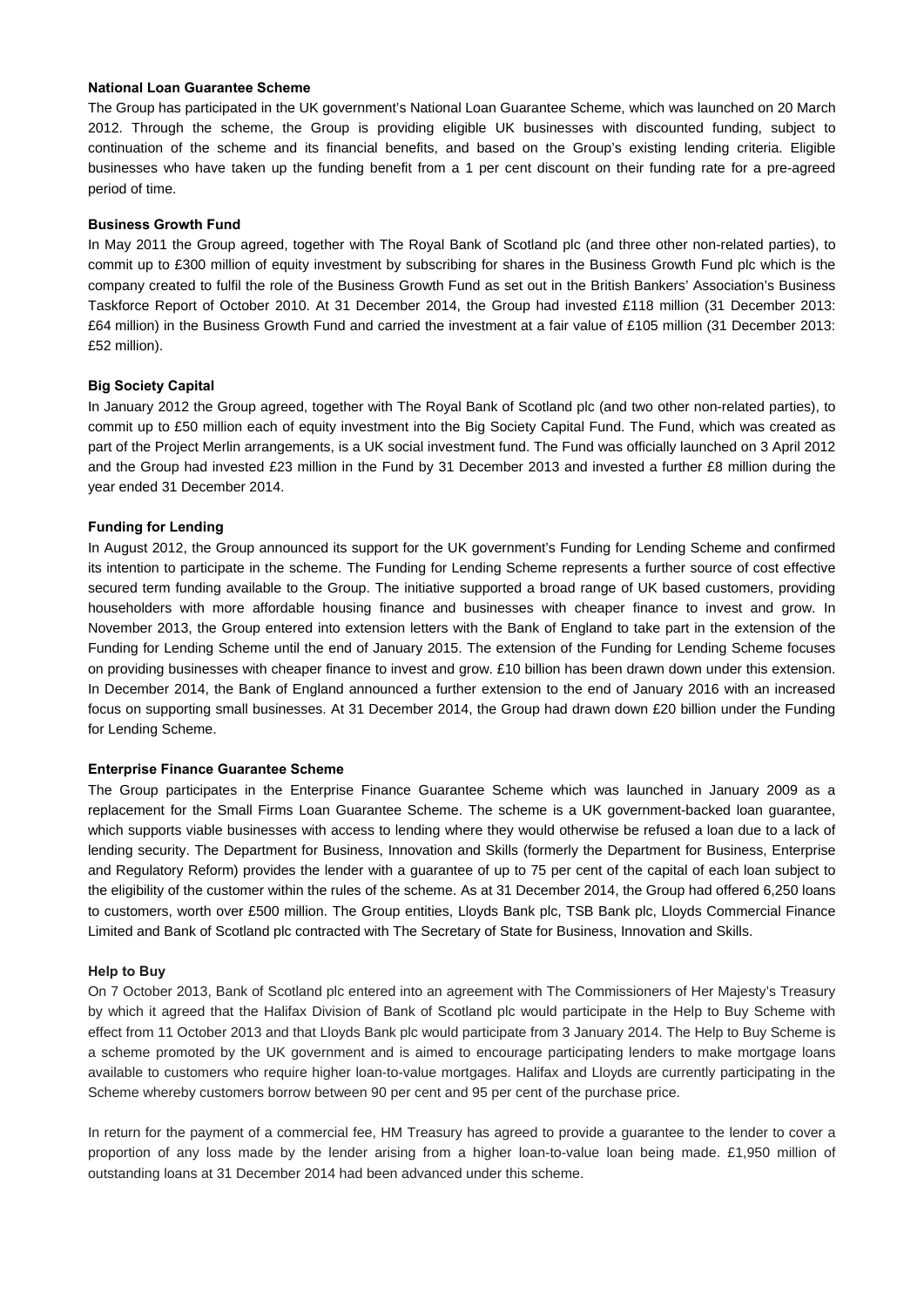#### **HM Treasury expenses**

During the year ended 31 December 2014, the Group paid for expenses amounting to £1 million incurred by or on behalf of HM Treasury in connection with the sale or proposed sale of shares by HM Treasury in the Company. The expenses were incurred in accordance with the Resale Rights Agreement and the Registration Rights Agreement entered into with HM Treasury in 2009. The performance by the Company of the Resale Rights Agreement and the Registration Rights Agreement was approved by shareholders of the Company at the 2014 Annual General Meeting.

#### **Central bank facilities**

In the ordinary course of business, the Group may from time to time access market-wide facilities provided by central banks.

#### **Other government-related entities**

Other than the transactions referred to above, there were no other significant transactions with the UK Government and UK Government-controlled entities (including UK Government-controlled banks) during the period that were not made in the ordinary course of business or that were unusual in their nature or conditions.

#### **Other related party transactions**

#### **Pension funds**

The Group provides banking and some investment management services to certain of its pension funds. At 31 December 2014, customer deposits of £129 million (2013: £145 million) and investment and insurance contract liabilities of £3,278 million (2013: £4,728 million) related to the Group's pension funds.

#### **Collective investment vehicles**

The Group manages 132 (2013: 210) collective investment vehicles, such as Open Ended Investment Companies (OEICs) and of these 80 (2013: 145) are consolidated. The Group invested £811 million (2013: £2,472 million) and redeemed £984 million (2013: £2,189 million) in the unconsolidated collective investment vehicles during the year and had investments, at fair value, of £2,243 million (2013: £3,291 million) at 31 December. The Group earned fees of £201 million from the unconsolidated collective investment vehicles during 2014 (2013: £277 million).

#### **Joint ventures and associates**

The Group provided both administration and processing services to Sainsbury's Bank plc, which was its principal joint venture up until the completion of the sale of the Group's investment in that company on 31 January 2014. The amounts receivable by the Group during January 2014 were £3 million (year ended 31 December 2013: £35 million, of which £10 million was outstanding at 31 December 2013). At 31 December 2013, Sainsbury's Bank plc had also had balances with the Group that were included in loans and advances to banks of £806 million and deposits by banks of £927 million.

At 31 December 2014 there were loans and advances to customers of £1,901 million (2013: £4,448 million) outstanding and balances within customer deposits of £24 million (2013: £70 million) relating to other joint ventures and associates.

In addition to the above balances, the Group has a number of other associates held by its venture capital business that it accounts for at fair value through profit or loss. At 31 December 2014, these companies had total assets of approximately £5,553 million (2013: £6,913 million), total liabilities of approximately £6,312 million (2013: £7,084 million) and for the year ended 31 December 2014 had turnover of approximately £5,634 million (2013: £6,989 million) and made a net loss of approximately £272 million (2013: net loss of £16 million). In addition, the Group has provided £2,364 million (2013: £3,355 million) of financing to these companies on which it received £149 million (2013: £170 million) of interest income in the year.

On 25 June 2014, Lloyds Bank plc entered into an agreement for the exclusive provision of conveyancing panel services with United Legal Services Limited (ULS), which is a related party of the Company by virtue of ULS Technology plc, ULS's parent, being an investee company of Lloyds Development Capital, the UK regional equity provider which is part of the Group.